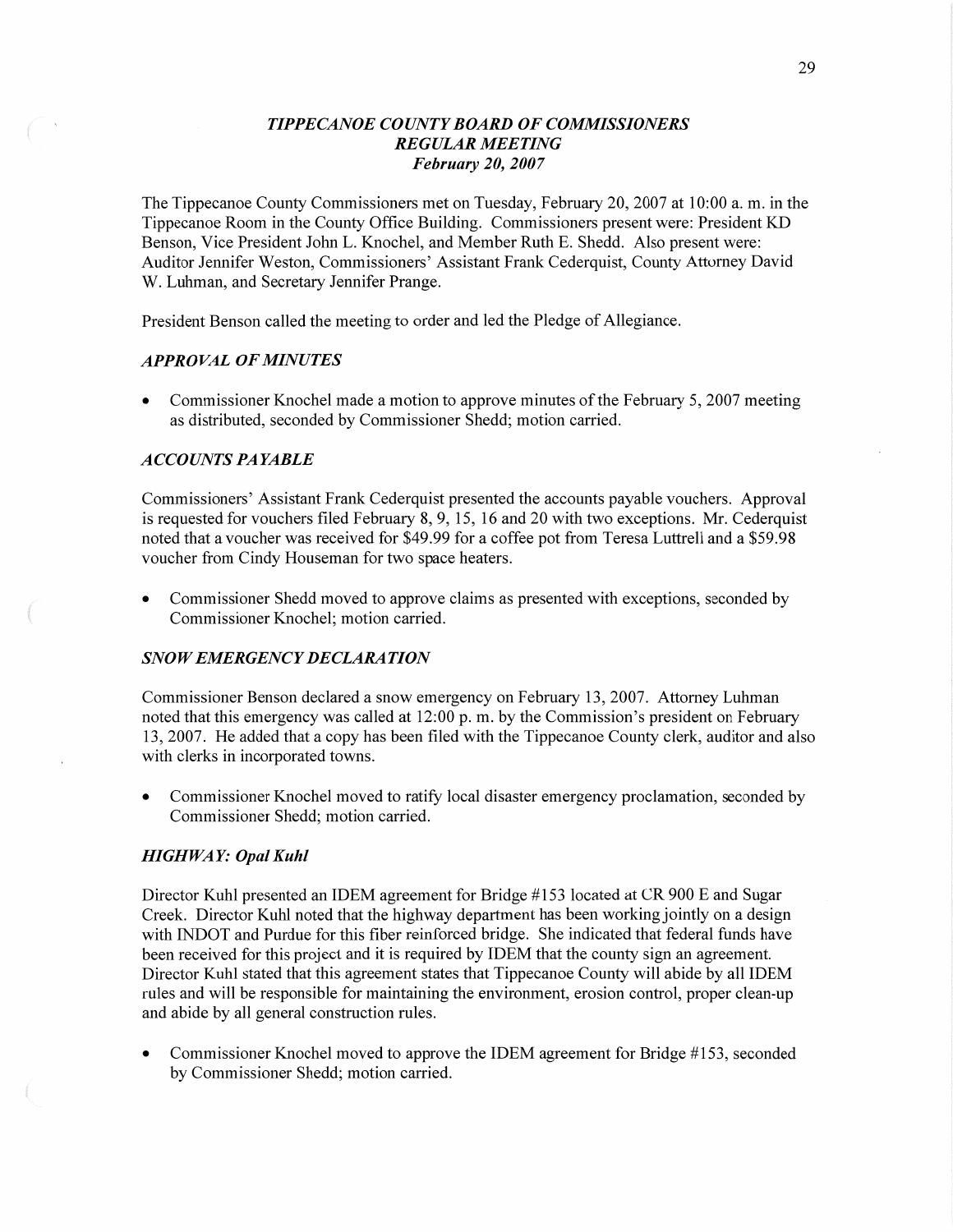Director Kuhl presented a warranty deed for County Project 300 West and US 52 for Intersection Improvements. She added that this piece of property was the last piece the county needed to acquire for this project. The property is in the name of Edward H. Lockart and is \$59,000.

**0** Commissioner Knochel moved to accept the warranty deed as presented, seconded by Commissioner Shedd; motion carried.

#### *ASSESSORS: Samantha Steele*

 $\left(\right.$ 

County Assessor **Samantha** Steele presented information to the commissioners regarding trending bids. Assessor Steele is requesting that the County Commissioners reject all bids received in order to rewrite the specifications for trending. She added **that** information was received from previous employers of GnA stating they have signed a non-compete contract and she believes they should not be working in Tippecanoe County. Additionally, Assessor Steele believes **that** a portion of the worked could be performed by her office in an effort to save money and re-write the specifications for trending. Commissioner Knochel stated **that** he was expecting the County Assessor to provide the commissioners with the amount to be requested for additional appropriations from county council in March. Assessor Steele noted **that** she has not requested additional appropriations at **this** time. She referenced Indiana statute 6-1 .1-4-14, that states elected township assessors and trustee assessors hold the right to vote and hire the company with the majority of the votes for trending. County Attorney Dave Luhman noted **that** statute 6-1.1-4- 17 states during general reassessment the majority of assessors may vote to employ **a** professional appraiser. He added **that** during annual adjustments any township assessor or any county assessor may employ technical advisor.

Township Trustee Assessor Bill Jones presented information regarding trending. Mr. Jones stated that he believes the trending process was unsuccessful last year. He added that he was disappointed that township trustee assessors were not involved in last years trending. Mr. Jones mentioned that commercial and industrial buildings were assessed incorrectly as well as agricultural buildings. He stated that agricultural buildings in his township were assessed as residential property, leaving them with an 18% increase. Mr. Jones supports the County Assessor in her decision to hire Nexus Group.

Fairfield Township **Assessor** Jan Payne stated that she was pleased with the work completed by A1 Jordan and Ginny Whipple in 2006. She noted that they were knowledgeable, easy to work with and adjusted well to the county's computer system. Assessor Payne's concern is the deadline for the county, she noted that if this issue is not resolved in a timely manner all work in the assessors **offices** will be delayed for the entire year. She added that neighborhood delineation was problematic last year and is hopeful that this year will be more successful. Wabash Township Assessor Janet Freels added that the trending process is new and problems are to be expected. Assessor Freels also agreed that GnA was knowledgeable and helpful, and believes they are qualified to complete the trending in 2007. Commissioner Knochel questioned Assessor Payne and Assessor Freels regarding issues brought forth by Mr. Jones. Assessor Payne noted that commercial sales are limited in the area; thus leading to undervalued assessments. In closing, Assessor Freels noted that these bids were made in good **faith** and GnA should rightfully be awarded the contract.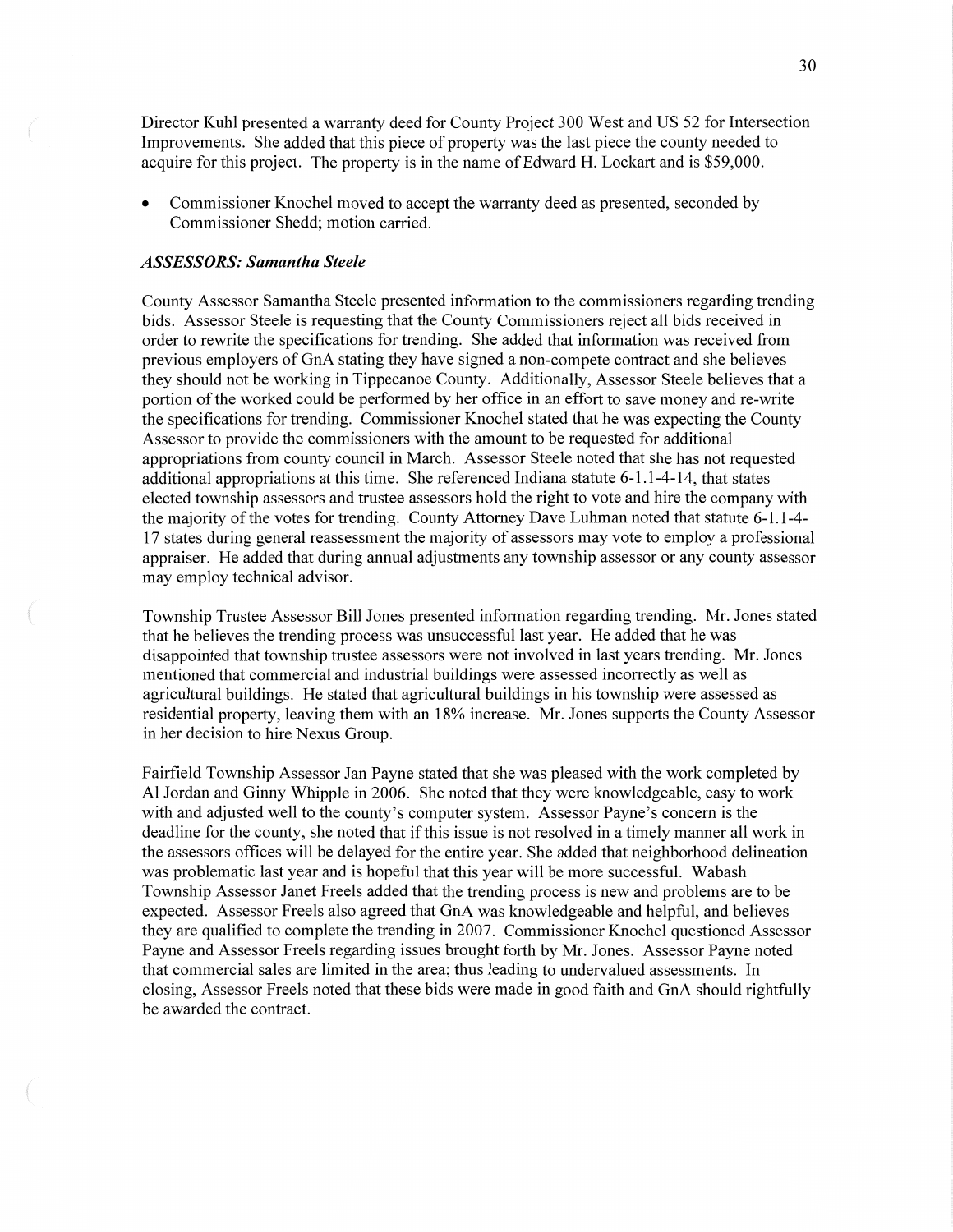Thomas Hudgel, taxpayer, spoke regarding the trending process. Mr. Hudgel believes that GnA has started the job and should continue in 2007. He doesn't feel that it is in the county's best interest to hire a lesser known, more expensive company **that** has to start the process from the beginning. Mr. Hudgel noted that GnA has experience in Tippecanoe County and presented the lowest bid, therefore should be awarded the contract. He added that hiring GnA to perform the trending will save the county \$77,000 and he believes this money would be better spent in other areas in Tippecanoe County.

Terry Masterson, taxpayer, also commented on the trending process. Mr. Masterson claims that the process has been performed poorly in the past and supports the county assessors' decision to hire a more expensive company. Mr. Masterson noted that he owns several properties in Tippecanoe County which were over-assessed; he asked the commissioners to consider using another company in an effort to reach true market value and more precise property assessments.

Thomas Kessler, taxpayer, commented on trending. Mr. Kessler noted that he did not have enough information about trending to understand the whole process and hoped **that** more information would be available on trending in the future. He supports the idea of trending to market value but is concerned about the increase in his property value.

A1 Jordan spoke on behalf of GnA Assessment Professionals. Mr. Jordan stated that between himself and Ginny Whipple they have 38 years experience in the property tax field. Mr. Jordan mentioned that Tippecanoe County has many challenges to include the database and GIS system. He noted that there was a problem with the county assessor and the township trustee assessor's in the past. Mr. Jordan realized this issue was out their control, but they operated as obligated by contract. He noted that Appraisal Research Corporation and GnA have signed a non-compete contract and ARC has agreed not to practice in Tippecanoe County. Mr. Jordan stated that he would like to work in Tippecanoe County and looks forward to working with the township assessors and trustee assessors to get the job done.

Heather Maddox, taxpayer, spoke in regards to trending. She noted that this issue has been very public and believes that the all parties involved should come to an agreement, work together and take the next step. Ms. Maddox believes that all entities relying on these tax dollars would appreciate the county forging ahead to resolve this issue.

Commissioner Knochel reiterated the fact that all parties involved need to work together for the taxpayers of Tippecanoe County. He mentioned that the assessing process is the root where county government financing begins and anticipates this being resolved as soon as possible.

Commissioner Shedd agreed with Commissioner Knochel and noted that the county needs to move forward. She would like to see the county award one of the bids received in an effort to resolve this problem. Commissioner Knochel noted that he is unwilling to reject the bids along as is Commissioner Shedd. Commissioner Benson stated that the commissioners want the best service for taxpayers with the least cost.

#### *RECORDER: Oneta T olle*

Recorder Oneta Tolle presented bulk copy agreements to the commissioners for Metropolitan Title, Stallard and Schuh and FMDS-IDM Corporation. She added that legislation is in the process of changing the copy fee amount to \$.10 **a** copy. Attorney Luhman noted that these contracts **have a** 30 day cancellation notice and if needed could be suspended and re-written with the new rate.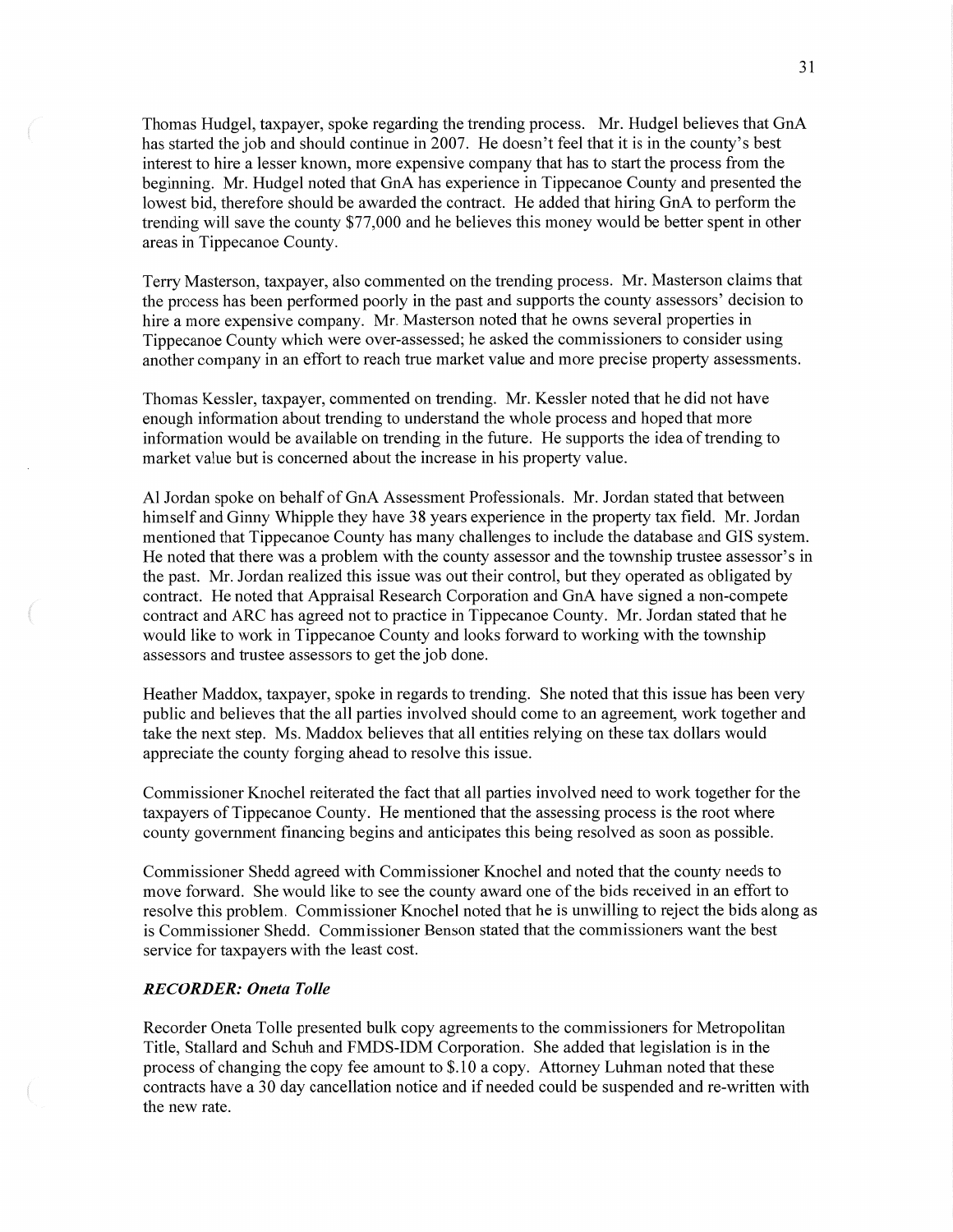*0* Commissioner Knochel moved to approve these agreements for Metropolitan Title, Stallard and Schuh, and FMDS-IDM Corporation, seconded by Commissioner Shedd; motion carried.

#### *YOUTH SERVICES UPDATE: Rebecca Humphrey*

Currently Director Rebecca Humphrey is meeting with county service providers, reviewing standards of care, outcomes, budget expenditures and projected budgets. Director Humphrey added that she will be reporting on or before April 1, 2007 to the commissioners, expenditures regarding youth and overall statistics. Also, she will provide an overview of youth services or gap in youth services in Tippecanoe County on or before June 29, 2007. By September 28, 2007 Director Humphrey will provide an overview of standards, those that are meeting the standards, what the standards should be as well as outcomes and monitoring compliance with those standards and outcomes. In March, Director Humphrey is planning community forums aimed at different focus groups regarding youth services in Tippecanoe County. Director Humphrey is currently working on preliminary site selection for a juvenile facility in Tippecanoe County.

## *PURDUE UNIVERSITY* AND *T IPPECANOE COUNTY CONTRACT: Bryan Metzger*

Cooperative Extension Director Bryan Metzger presented a contract for extension educator services between Purdue University and Tippecanoe County. Director Metzger noted that this agreement is the same as last year's agreement with a different contractual amount. Also, he added in 2007 there will be five educators instead of four and payments will be made in two installments.

**-** Commissioner Knochel moved to approve the contract as presented; seconded by Commissioner Shedd; motion carried.

### SKA TE *PARK/SOAPBOX DERB Y PARK:* Dan *Altepeter*

Dan Altepeter discussed briefly the opportunity to build a Skate/Soap Box Derby Park. Mr. Altepeter stated youth involved in Soap Box Derby includes both boys and girls from ages 7—16. He added that Soap Box Derby has been around for a number of years in Indiana. Mr. Altepeter hopes to build a track on South 18<sup>th</sup> Street next to Wea Ridge Elementary and Middle Schools. In the past, members have set up a track on city streets **that** were closed for the event and he noted that this was time consuming and very labor intensive. Mr. Altepeter stated that building the track in Tippecanoe County could possibly attract Visitors from across Indiana to participate in a variety of events. He added that this is a great family sport that involves both parents and children. Long-term plans include **a** skate park and toboggan run. Lastly, he noted that this project will be totally funded by private donations. Commissioner Benson requested that Attorney Luhman create a resolution for the park and present at the next meeting.

# *WABASH RIVER PARKWAY COMMISSION DISSOL U TION* **—** *WABASH RIVER ENHANCEMENT COMMISSION*

Commissioner Benson noted that the Wabash River Parkway Commission Officers approached the Wabash River Enhancement Commission in an effort to combine the agencies. Attorney Luhman mentioned that the original agreement was established 20 years ago and may have included both cities. If this is the case, the existing parkway commission would need to be dissolved by resolution. Attorney Luhman stated another resolution would need to be created to incorporate the Wabash River Enhancement commission.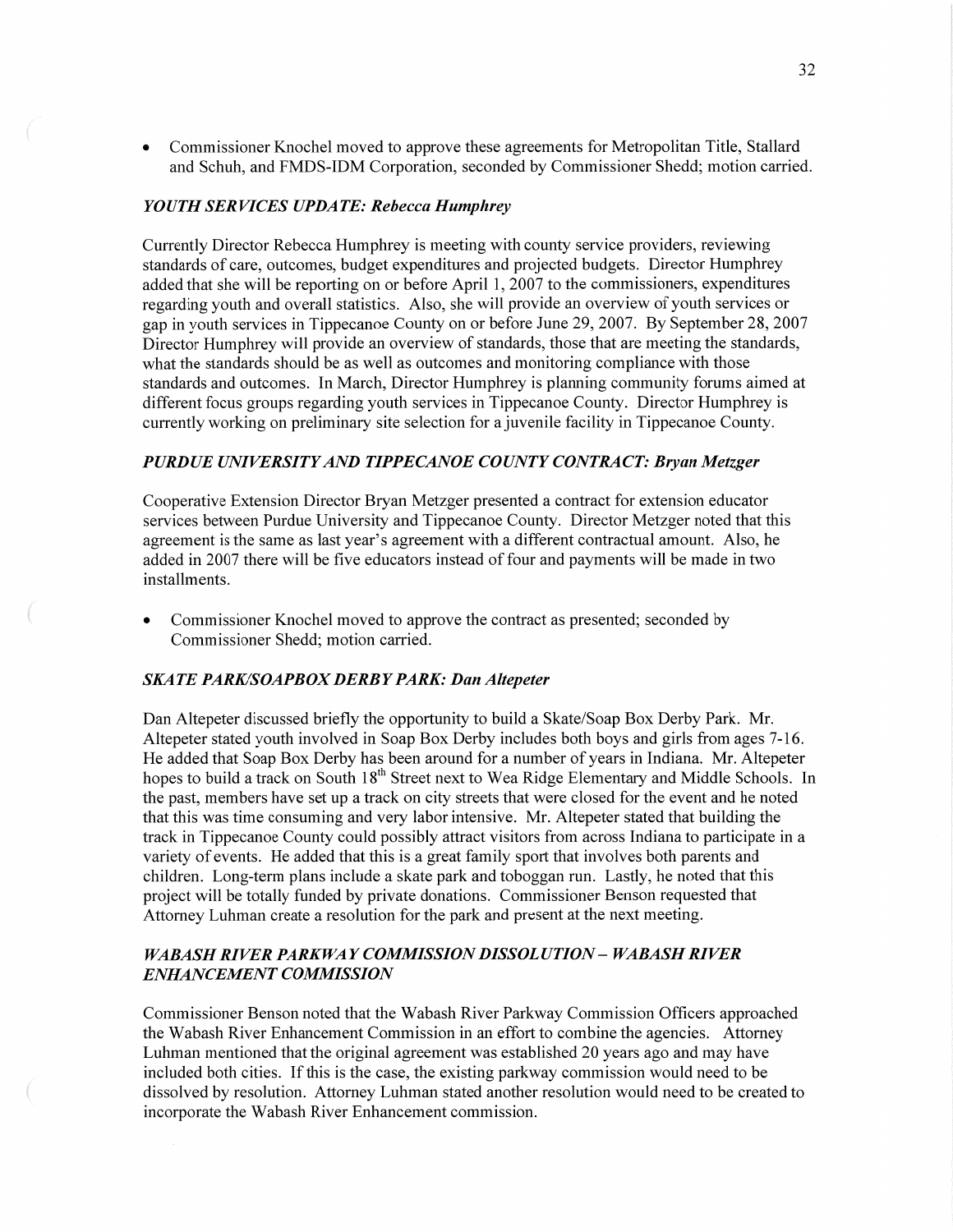### *ADOPTION* OF *2007 EDIT* CUM CAP *PLAN: Frank Cederquist*

Commissioners Assistant Frank Cederquist presented the 2007 Cumulative Capital Improvement Tax Plan and the Economic Development Income Tax Plan as recommended to county council in the 2007 budget hearings. Assistant Cederquist noted that these resolutions are established yearly. Attorney Luhman stated that EDIT Fund Resolution 2007-03-CM amends project 10 and provides additional funding for several existing projects in the amount of \$534,000.

**0** Commissioner Knochel moved to approve Resolution 2007-03 -CM as summarized, seconded by Commissioner Shedd; motion carried.

Attorney Luhman presented 2007-04-CM which amends the Cumulative Capital Improvement Tax Plan. This resolution adds new project XX which provides funding for capital outlay expenditures in 2007 as approved by county council in the amount of \$2,370,635. An attached exhibit includes a list of capital items for each department in the county.

Commissioner Knochel moved to approve Resolution 2007-04-CM, seconded by Commissioner Shedd, motion carried.

### *APPOINTMENT* T0 *COMMON* WA GE *BOARD*

- **>** Mark Miller Tippecanoe County Bridge Replacement Project
- > Dave Lahr Tippecanoe County Bridge Project
- > Betty Michael Tippecanoe County Bridge Project
	- Tippecanoe County School Corporation

# *APPOINTMENT T 0 PROPERTY* TAX *ASSESSMENT BOARD* OF *APPEALS*

Commissioner Benson stated that these appointments will be postponed until the county council appoints its members.

### *UNFINISHED/NEW BUSINESS*

Assistant Frank Cederquist presented an agreement for approval for the Tippecanoe Villa. This agreement is between Tippecanoe Villa and Lafayette Copier for \$.0199 per copy.

**0** Commissioner Knochel moved to approve the agreement for Tippecanoe Villa, seconded by Commissioner Shedd; motion carried.

### *REPORTS* ON *FILE*

Tippecanoe County Public Library

# *PUBLIC COMMENT*

None